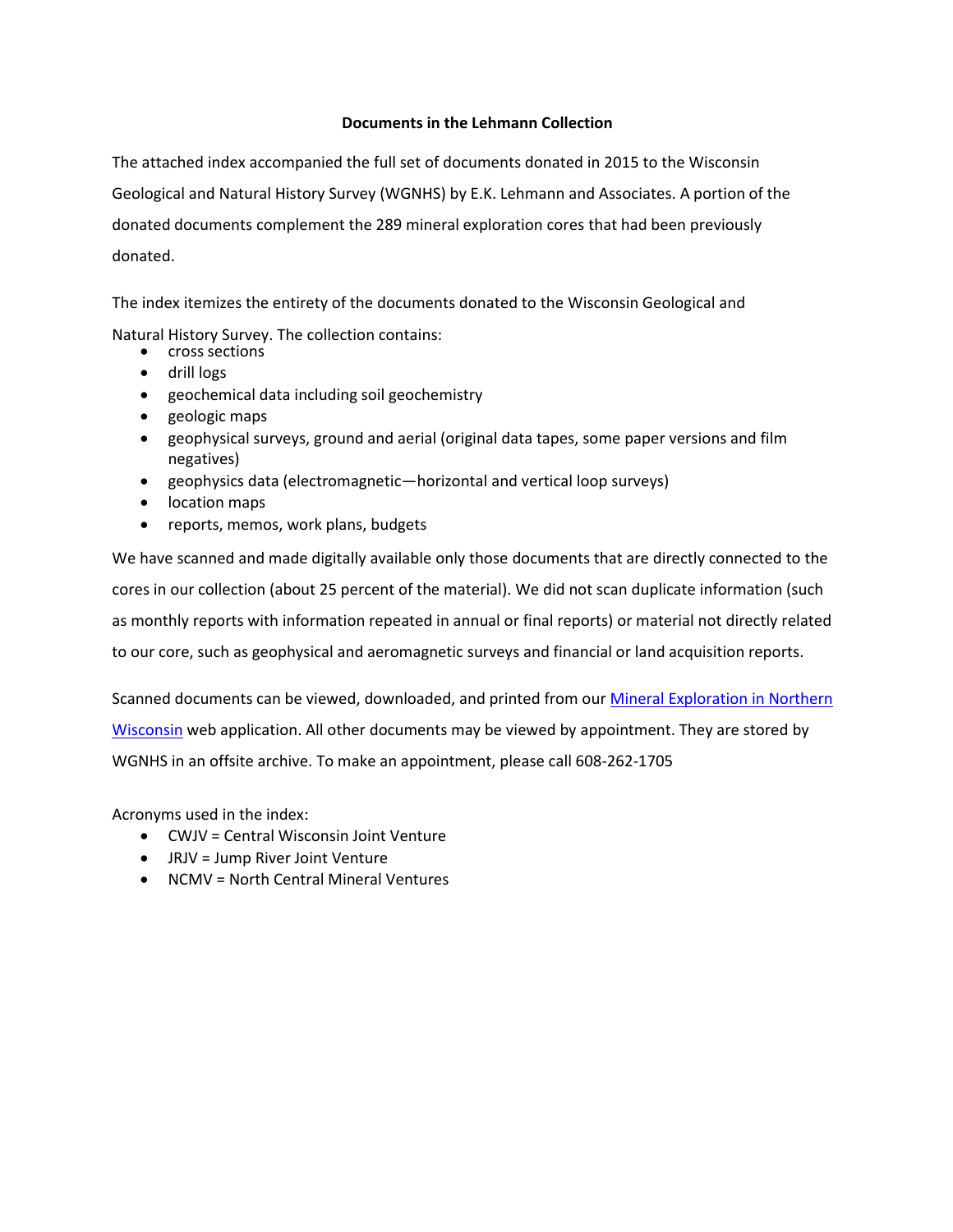## Wisconsin Projects

# **Boxes**

## **1V**: Data and budgets

- Wisconsin County Data (Memos, Geophysics, Geochemical Data, Area Information), CWJV, and JRJV
- Interpretation of Recently Acquired Geophysical and Drillhole Data in the Hook Area
- Ritchie Creek Property (1981)
- CWJV Ritchie Creek Area Exploration Program, Work Plan, and Budget for Detailed Evaluation of Gold Mineralization at the Main Zone (1983)
- CWJV Ritchie Creek Area Exploration Program, Work Plan, and Budget for 1983
- CWJV 1982 Budget and Work Plan

#### **1Z**- NCMV Geoterrex Data WI

#### **2A**- Geophysical Data - Geoterrex books, WI

- IP and airborne Ladysmith, western WI, Rusk & Barron Co's
- 85-376 (Sept 75) IP Survey, Ladysmith WI
- 85-259 (May 73) Interpretation Report on Ground Followup Survey, Wester WI
- $\bullet$  85-259 (Oct 73) "
- 84-108 (Oct 72) Airborne Geophysical Survey, Rusk & Barron Co's

#### **4N**: CWJV and JRJV geochemical Data, Exploration Data, and Land Information

- Somo Block
- Kivela Zone
- Nystrom
- Spirit Anomaly
- Owens-Illinois Land
- $\bullet$  River Island #2
- Bend
- Tomahawk
- Stone Lake

## **6I**: Monthly Reports

- CWJV Monthlies
	- o 1981: March
	- o 1982: January, February, March, April, May, June, July, August, September, October, and November
	- o 1983: January, February, March, April, May, June, July, August, September, October, and November
	- o 1984: January, February, March, April, May, June, July, August, September, October, November, and December
	- o 1985: January, February, March, April, May, June, July, August, September, October, November, and December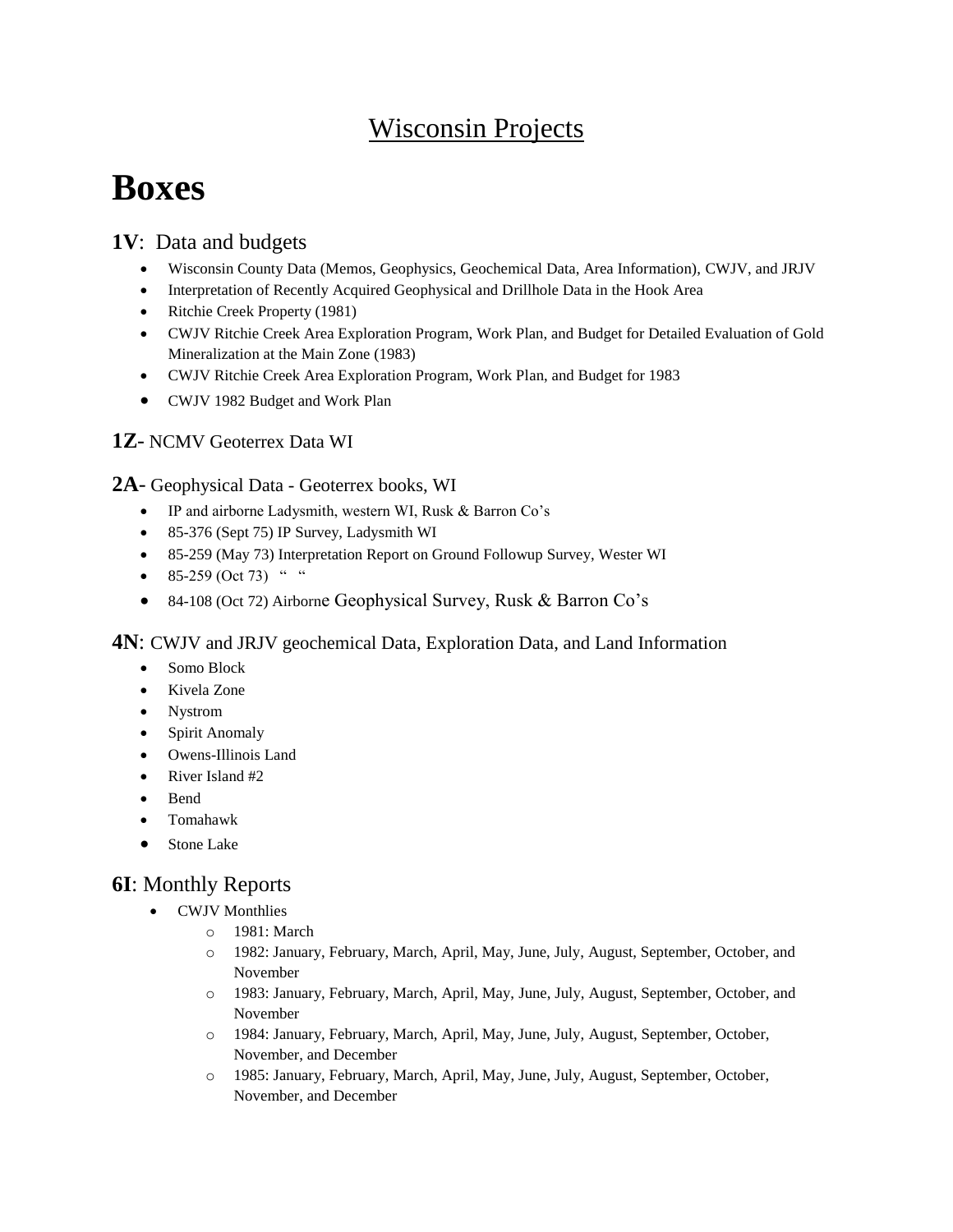- o 1986: January, February, March, April, and May
- Ritchie Creek Project
	- o 1986: June, July, August, September, October, and November

## **6L**: Reports and Memos

- CWJV Monthlies
	- o 1977: October and November
	- o 1978: January, February, March, April, May, June, July, August, September, October, and November
	- o 1979: February, March, April, May, June, July, August, September, October, and November
- Memos
- Ritchie Creek Project Area CWJV: A geological Evaluation
- CWJV Ritchie Creek- Knox Creek Exploration Program Work Plan and Budget for 1982
- Final Report of the Operator on the Park Falls Anomaly

#### **6M**:

- CWJV Monthlies
	- o 1980: January, February, March, April, May, June, July, August, September, October, November, Vol. I, and December
	- o 1981: January, February, April, May, June, July, August, September, October, and November
	- o 1987: January, February, April, and May
	- o 1989: January, February, March, April, May, June, July, August, and September
	- o 1990: March, September, October, November, and December
	- o 1991: January, February, March, April, May, June, July, August, September, November, and December
	- o 1992: January, February, March, April, May, June, July, August, September, October, November, and December

### **8Q**:

- Geochemical Data
- Horseshoe Drill Logs
- Memos
- JRJV Monthlies
	- o 1987: June, July, August, September, October, November, and December
	- o 1988: January, February, March, April, May, June, July, August, September, October, November, and December

#### **8X**: JRJV Monthlies

- 1983: June, July, August, September, October, November,
- 1984: January, February, March, April, May, June, July, August, September, October, November, and December

#### **9C**:

- JRJV Monthlies
	- o 1985: January, February, March, April, May, June, July, and November
	- o 1986: February and March
- Cross-sections (Horse Shoe and Bend)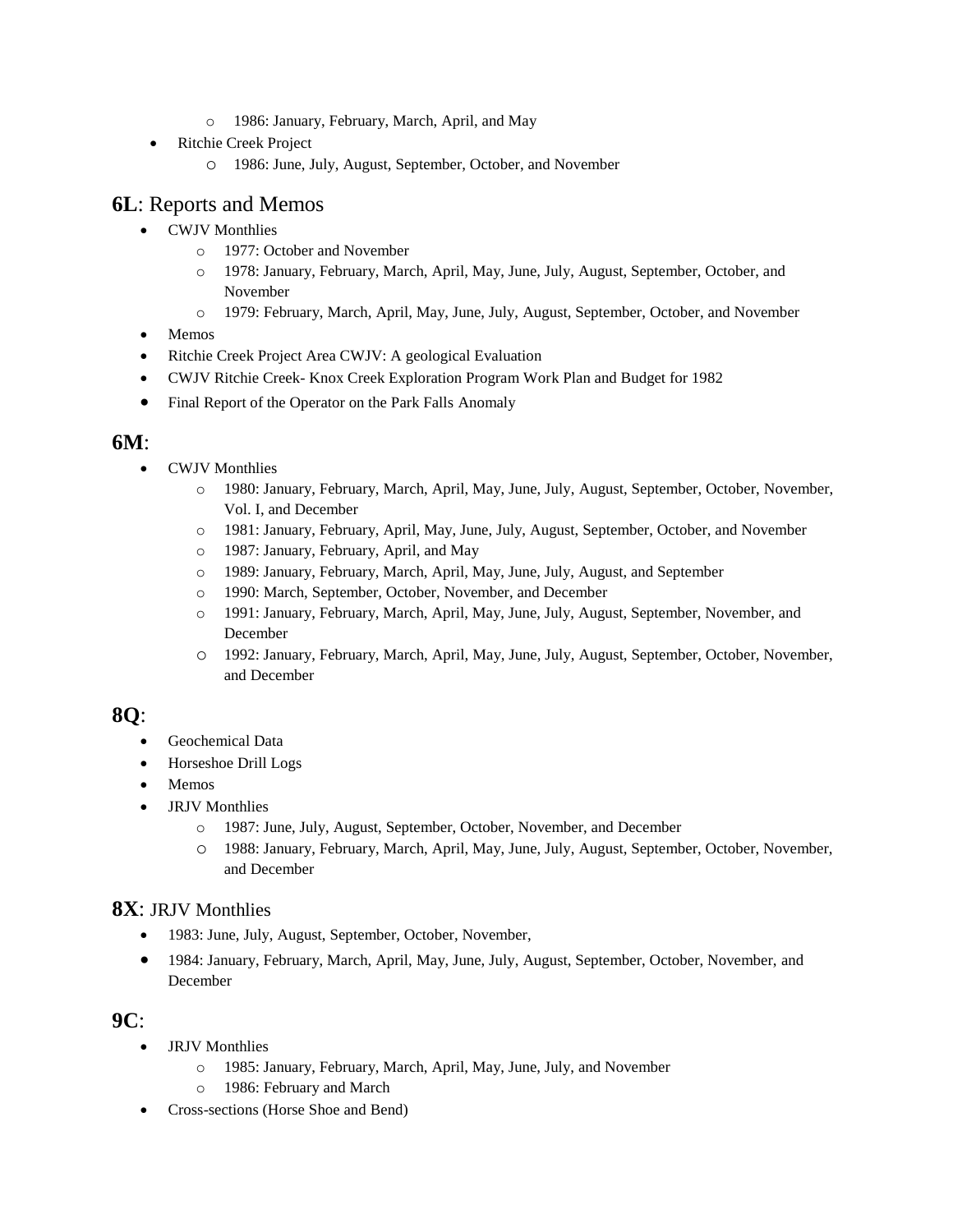Geochemical data (Tomahawk and Bend)

#### **9F**:

- Geochemical assays (Bend, Noisy Creek, and Nystrom)
- Memos
- Work plans (1988, 1991, 1992, and 1993)

#### **9I**: Numbered Reports

- Application for Preference Right Lease (9108)
- Drill Logs, Horse Shoe Prospect
- The Somo Massive Sulfide District, 1970-1985: Geology, Mineralization, and Exploration Potential (8678)
- Summary Report on the Anomaly 3, 4, 5 Prospect Chippewa County, Wisconsin (8605)
- Exploration on Lincoln County Forest Lands in 1985: Annual Prospecting Report (8512)
- Jump River Joint Venture Activities on Owens-Illinois Properties (8501)
- Exploration on AMAX Lands in 1983 and 1984: Annual Report (8415)
- Summary Report Horse Shoe and Spring Creek Anomalies Lincoln County, Wisconsin (8413)
- Keip Gold Prospect 1984 Regional Geology and Sampling Program, Wood and Portage Counties, Wisconsin (8411)
- Jump River Joint Venture Final Report on the Spirit Anomaly, Lincoln County, Wisconsin (8408)

### **10G**:

- Memos
- Progress Report: Flambeau Examination 1969
- Interpretation Report Airborne Electromagnetic Survey Barringer Input System of the Lugerville Area, Wisconsin Part I & II
- A Logistics Report for Transient Electromagnetic Surveys near Phillips, Wisconsin
- An Interpretation Report for a Mise-A-La-Masse Survey over the Ritchie Creek Mineralized Zone Price County, Wisconsin
- Interpretation Report Airborne Geophysical Survey of the Wisconsin Areas of Hazelhurst, Eagle River, Enterprise and Monico Test Area
- Interpretation Report Concerning a Helicopter Borne Combined Electromagnetic and Magnetic Survey in the Prentice, Willow Creek, and River Island Areas

## **11C**:

- Airborne Electromagnetic Survey NL Industries Inc. Argonne, Goodman Areas Wisconsin
- Report of Exploration Activities in Price County, Wisconsin, During 1979
- Interpretation Report Airborne Electromagnetic Survey Barringer Input System of the Lennox Area Wisconsin
- Interpretation Report Airborne Electromagnetic Survey Barringer "Input" System of the Cayuga-Crivitz-Wood County Areas of Wisconsin
- Report on an Airborne Geophysical Survey in the Wisconsin Areas of Marathon, Wausau, Neillsville, and Ladysmith
- Interpretation, Report Airborne Electromagnetic Survey Barringer "Input" System of the Rice Lake, Neillsville, and Perkinstown Areas
- Report on a Ground Follow Up Survey Conducted in Wisconsin, Progress Report: Geology of Rusk County
- Wisconsin Iron County IMC Exploration Project Final Report on Diamond Drill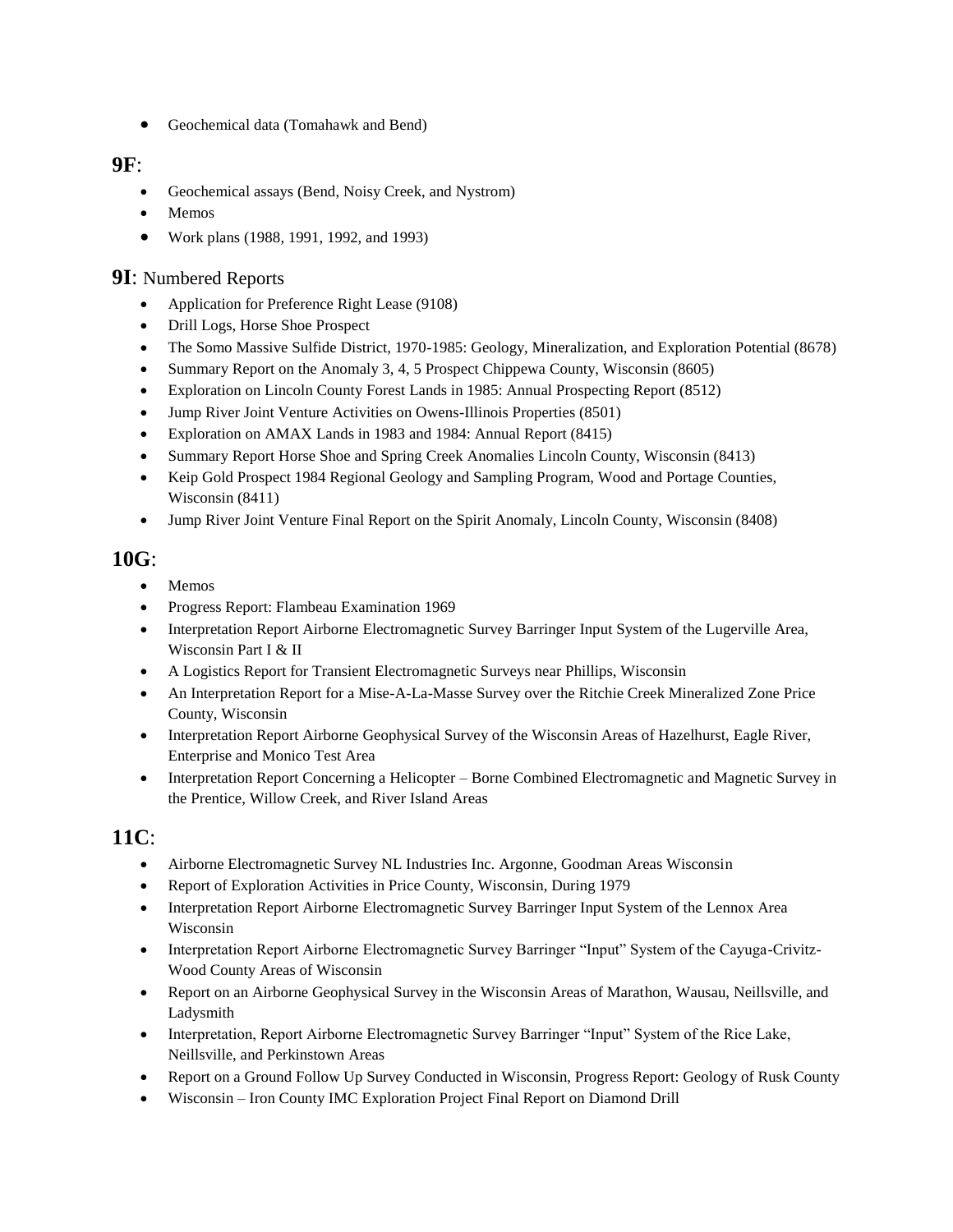- 1972 Activity Glendale School Rusk County, Wisconsin
- Interpretation Report on a Time Domain Electromagnetic Survey Carried Out near Brantwood, Wisconsin
- Spirit Anomaly Figure 21 Geophysical Profiles, HLEM, Magnetics
- Jump River Joint Venture Horseshoe Drill Logs
- 1986 Summary Report of the Horse Shoe Prospect Lincoln County, Wisconsin
- Investigation of the Recovery of Copper and Gold from Bend Yellow River Project
- Thins Section Analysis of Selected Samples from Core 90-1 in the Copper Zone at the Bend Deposit
- Multi-Mineral Product Mine Evaluation Program
- Report on Exploration Activities Forest-Langlade Counties, Wisconsin
- Project Kimberly-Clark Corporation, Report on the Interpretation of an Airborne Electromagnetic (Input) Survey Forest-Langlade Counties Wisconsin, USA
- Review of Mineral Properties Northern Wisconsin, USA
- Report on 1982 Exploration Activities in Lincoln and Price Counties, Wisconsin
- Report of Exploration Activities in Rusk County, Wisconsin, During 1980
- Report of Exploration Activities in Price County, Wisconsin, During 1980
- An Interpretation Report of EM-37 Data on Ritchie Creek
- Thunder River-Ladysmith Monthly Report Mid-Oct/Mid-Nov 1991
- Thunder River-Ladysmith Monthly Report Mid-Feb/Mid-March 1992
- Mineral Lake Project Monthly Report Sept 1989

#### **11H**:

- Report on 1982 Exploration Activities in Lincoln and Price Counties, Wisconsin
- Report on Exploration on the Michael Scott Property, Price County, Wisconsin
- WI Geophysics and Geochemical data: Rice Lake, Spirit Falls, and Wausau

#### **12V**: Drill logs

- Drill logs, geophysics data, and geochemical data
	- o Argonne, Mercer, Hazelhurst, Enterprise, and Horseshoe areas

**13B**- WI Geophysics: NL Industries data: Input analog charts & Geoterrex analog charts (loc?)

**13C**- Geophysics Film: NL AEM data - analog data charts, negs of flight path

**13H**- WI Geophysics Data: CWJV/JRJV -- original profiles, MaxMin and Mag ground surveys

**13I**- WI Geophysics Data: geophysical data tapes, AEM surveys

**13M**- WI Geophysics Data: Geoterrex Input survey (Lugerville Block): photomosaic, analog data charts

**13N (1 of 2)**- WI Geophysics: 1981 Geoterrex HEM EM33-3 Survey: camera film neg - flight path; operator logs -- part.

**13N (2 of 2)**- WI Geophysics: 1981 Geoterrex HEM EM33-3 Survey: camera film neg - flight path; operator logs -- part.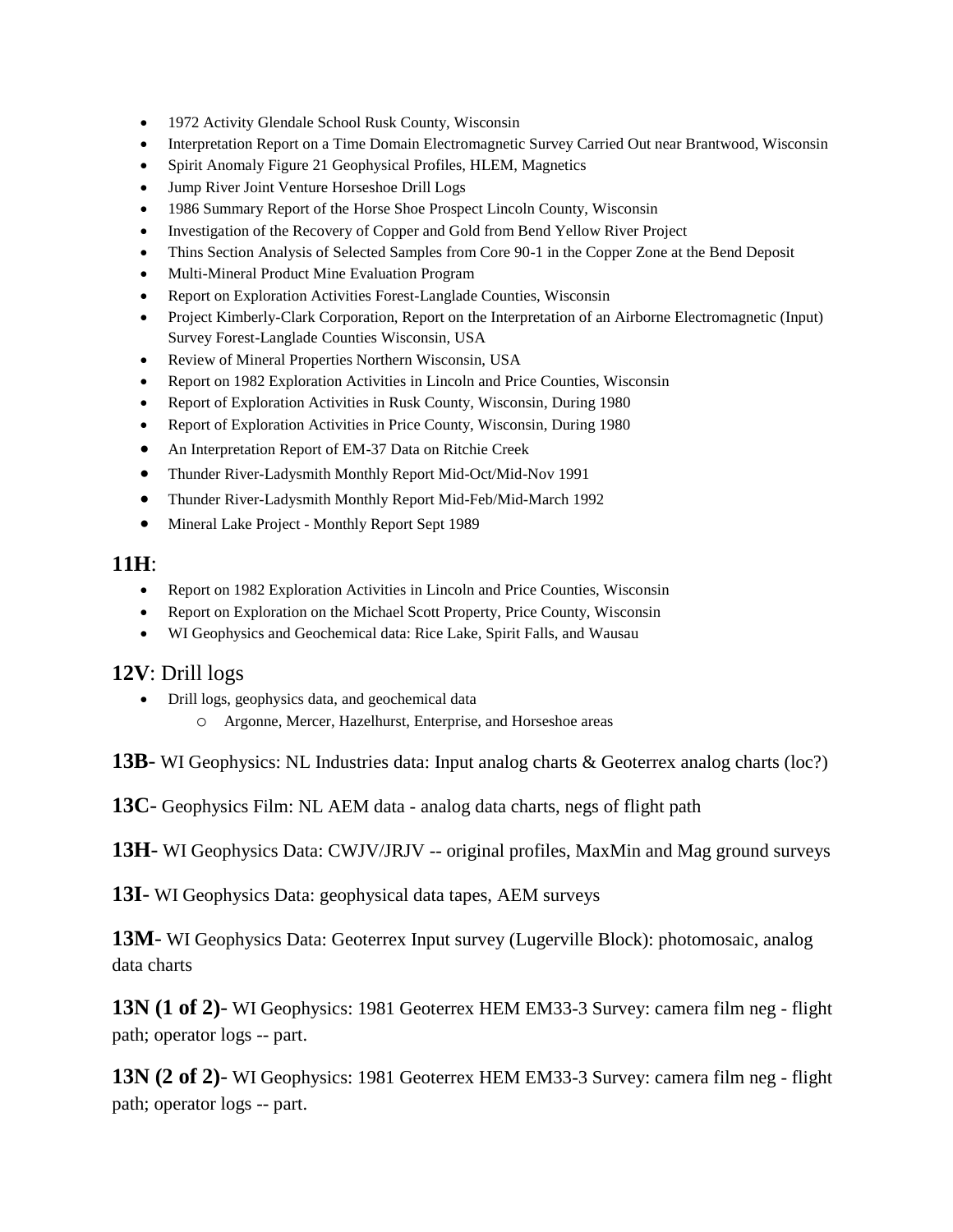#### **13S**- WI Geophysics: Geoterrex HEM Survey EM33-3, analog records

#### **13V**- WI Geophysics Film: (Prentice & Lugerville blocks) INPUT survey film negs flight path

#### **13X**: Numbered Reports

- Central Wisconsin Joint Venture Summary of Work at the Nystrom Zone, Ritchie Creek Area, Price County, Wisconsin (8213)
- Central Wisconsin Joint Venture Summary of Work at the Kivela Zone, Ritchie Creek Area, Price County, Wisconsin (8212)
- Central Wisconsin Joint Venture General Exploration Program Annual Report for 1981 (8202)
- Central Wisconsin Joint Venture Ritchie Creek Project Area Annual Report for 1981 (8201)
- Preliminary Interpretation of Results, Somo Block INPUT Survey (8131)
- Central Wisconsin Joint Venture Activity on Owens-Illinois Mineral Properties (8130)
- Central Wisconsin Joint Venture Annual Report for 1977 (7801)
- Central Wisconsin Joint Venture Progress Report, October 15, 1978 and Preliminary Work Plan for 1979 (7817)
- Central Wisconsin Joint Venture Exploration Work Plans for 1979 (7821)
- Central Wisconsin Joint Venture Annual Report for 1978 (7832)
- Central Wisconsin Joint Venture 1980 Exploration Work Plan and Budget (7944)
- Central Wisconsin Joint Venture Revised 1980 Exploration Work Plan and Budget (7948)
- Central Wisconsin Joint Venture Annual Report for 1979 (8001)
- Report of Exploration in Section 6, T39N R2W, Price County, Wisconsin (8018)
- Final Report of the Operator on the Prentice East Anomaly (8021)
- Final Report of the Operator on the Blockhouse Anomaly (8022)
- Final Report: Exploration of the Willow Creek Property, Oneida County, Wisconsin (8214)

#### **14H (long):** WI geophysics data - HEM analog records

#### **14I (long):** WI geophysics data - HEM analog records

### **16Y**:

- Meadow Brook Monthlies
	- o 1988: May, June, July, August
	- o 1989: January, February, March, April, May, June, July, August, September, October, and November
- Ritchie Creek Monthlies
	- o 1987: February, March, April, May, June, July, August, September, October, November, and December
	- o 1988: January, February, September, October, November, and December
	- o 1989: August, September, October, November, and December
- Geochemical data
- Memos
- Geophysics
- Report on Exploration on the Leland Neeck Property, Price County, Wisconsin (8118)
- Progress Report: Gold Mineralization in the Ritchie Creek Massive Sulfide Occurrence (8113)
- Final Report of the Operator on the Park Falls Anomaly (8107)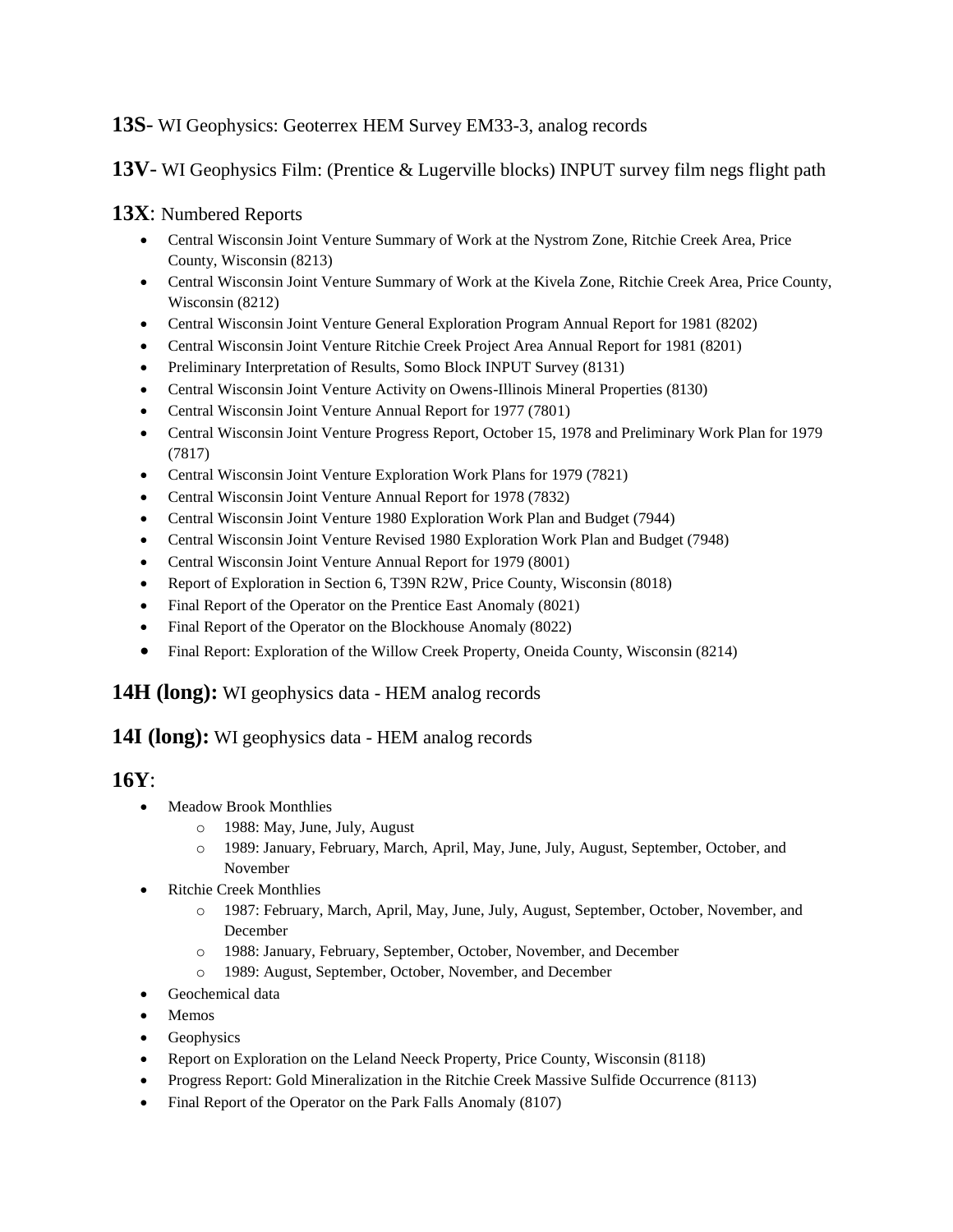- Report on Exploration on the Michael Scott Property, Price County, Wisconsin (8122)
- Report on Exploration of the James L. Russell Property, Price County, Wisconsin (8106)
- Final Report of the Operator on the Lake Annie Anomaly (8023)
- Final Report of the Operator on the Oxbo Anomaly (8024)
- Final Report of the Operator on the Bass Lake Anomaly (8025)
- Geological Report on the Property of Fred W. Schuster (8032)
- Status Report on Exploration Clear Creek Property, Rusk County, Wisconsin (8033)
- Central Wisconsin Joint Venture Annual Report for 1980 (8104)
- Report of Exploration on the Fendt Property, Price County, Wisconsin (8105)

#### **17D**: Numbered Reports

- Central Wisconsin Joint Venture Ritchie Creek Area Exploration Program Annual Report for 1983 (8403)
- Central Wisconsin Joint Venture Summary of Work at the Tomahawk Zone Lincoln County, Wisconsin (8219)
- Central Wisconsin Joint Venture Summary of Work Completed on the Wilson Property, Lincoln County, Wisconsin (8216)
- Central Wisconsin Joint Venture Summary of Work at the Knox Creek Zone Ritchie Creek Area, Price County, Wisconsin (8218)
- Central Wisconsin Joint Venture Summary of Work at the Spirit Zone, Lincoln County, Wisconsin (8220)
- Central Wisconsin Joint Venture General Exploration Program Annual Report for 1982 (8223)
- Final Report on Exploration at the Flanigan Creek Anomaly, Lincoln County, Wisconsin (8308)
- Final Report on Exploration at the Papoose Anomaly, Lincoln County, Wisconsin (8309)
- Summary Report on Exploration at the Kivela Zone, Ritchie Creek Area Price County, Wisconsin (8310)
- Central Wisconsin Joint Venture Summary Report on the Ritchie Creek Main Zone, Price County, Wisconsin (8312)
- Final Report on the Tomahawk Anomaly, Lincoln County, Wisconsin (8315)
- Central Wisconsin Joint Venture Ritchie Creek Area Exploration Program, Work plan, and Budget for Detailed Evaluation of Gold Mineralization at the Main Zone (8383)
- Central Wisconsin Joint Venture Progress Report: Gold Drilling Program in the Ritchie Creek Massive Sulfide Occurrence (8401)
- Jump River Joint Venture General Exploration Program Annual Report for 1983 (8402)

#### **SD**: Numbered Reports

- Central Wisconsin Joint Venture Progress Report: Gold Drilling Program in the Ritchie Creek Massive Sulfide Occurrence (8401)
- Jump River Joint Venture Activity on Owens-Illinois Properties (8406)
- Report on the Geology and Ore Reserves of the Bend Copper-Gold Deposit Taylor County, Wisconsin (9201)
- Exploration on Lincoln County, Wisconsin, Forest Lands in 1983 (8404)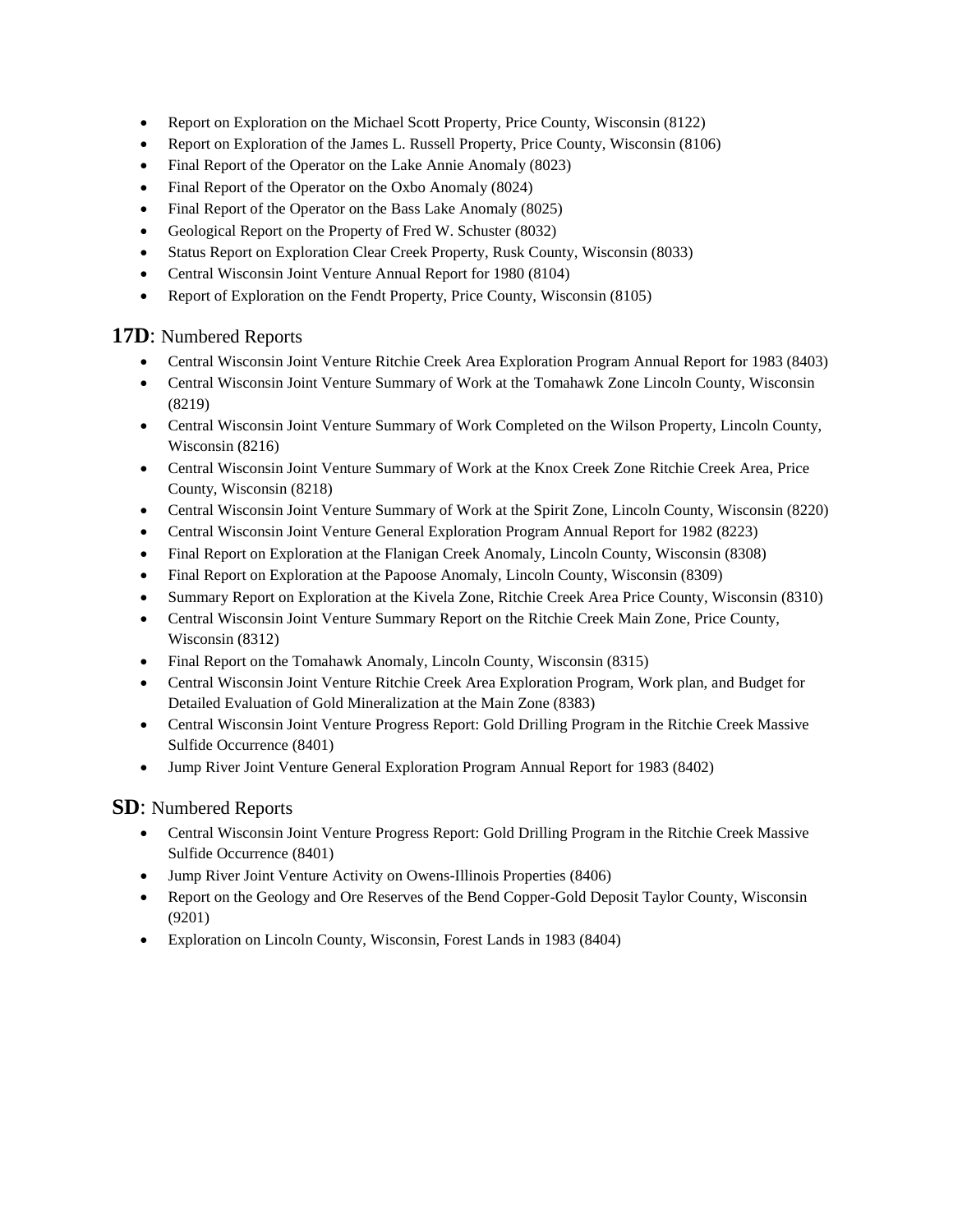# **Maps and/or Figures, rolled**

**3, 4, 5 Anomaly**- map of geology, topography map, geologic cross-section, ground magnetics, soil geochemistry (Ag, Au, Zn, Pb, Cu)

**Argonne**- airborne surveys

**Bass Lake**- HEM survey, sub-crop map, geologic cross-section, geophysical cross-section, and geophysical profile

**Bend Prospect**- topography, geologic cross-section, land held/status, and drillhole locations

**Big Bend**- geophysics

**Big Falls**- general geologic map

**Big Mag**- geophysical profiles and geophysical grid

**Blockhouse Lake**- drillhole cross-sections, ground follow-up surveys, geophysical profiles

**Caley Lake**- geophysics

**Cayuga Area**- isomagnetic contour map and EM plan map

**Central Wisconsin J.V. General**- geophysical survey area, INPUT survey anomalies

**Chequamegon Nat'l Forest Area**- geologic map and electromagnetics

**Clear Creek**- geology, geophysics map, soil geochemistry (Cu, Zn), ground magnetics, chargeability map, land status, and geologic cross-section

**Crivitz Area**- EM plan map, isomagnetic contour map,

**Deer Tail**- geophysics

**Eagle River**- electromagnetic map

**Enterprise Area**- isomagnetic contour map and electromagnetic map

**Flambeau**- geophysics

**Flanigan Creek**- geophysical profiles, geophysical cross-section, HLEM, isomagnetic contour map, ground magnetics, geologic map, geologic cross-section, and geophysical grid

**Foss Lake**- geophysical grid

**Goodman**- airborne survey

**Grimm**- geophysics

**Hazelhurst Area**- electromagnetic map

**Horse Shoe**- geophysical grid, drillhole locations, land status, general geology,

**Jump River J.V. General-** electromagnetics, IP and resistivity, EM anomalies and geology, regional geologic map, AEM survey anomalies, plat map, INPUT and HEM surveys, and ground follow-up surveys

**Kivela**- geologic cross-sections (KV-(1-4)), RC-20, RC-21, RC-26, RC-27, and RC-29), geophysical grid and drillhole locations, ground magnetics, geophysical cross-sections, and soil chemistry (Hg, Cu, Pb, and Zn)

**Keip Prospect**- general geologic map, aeromagnetic data, and sample locations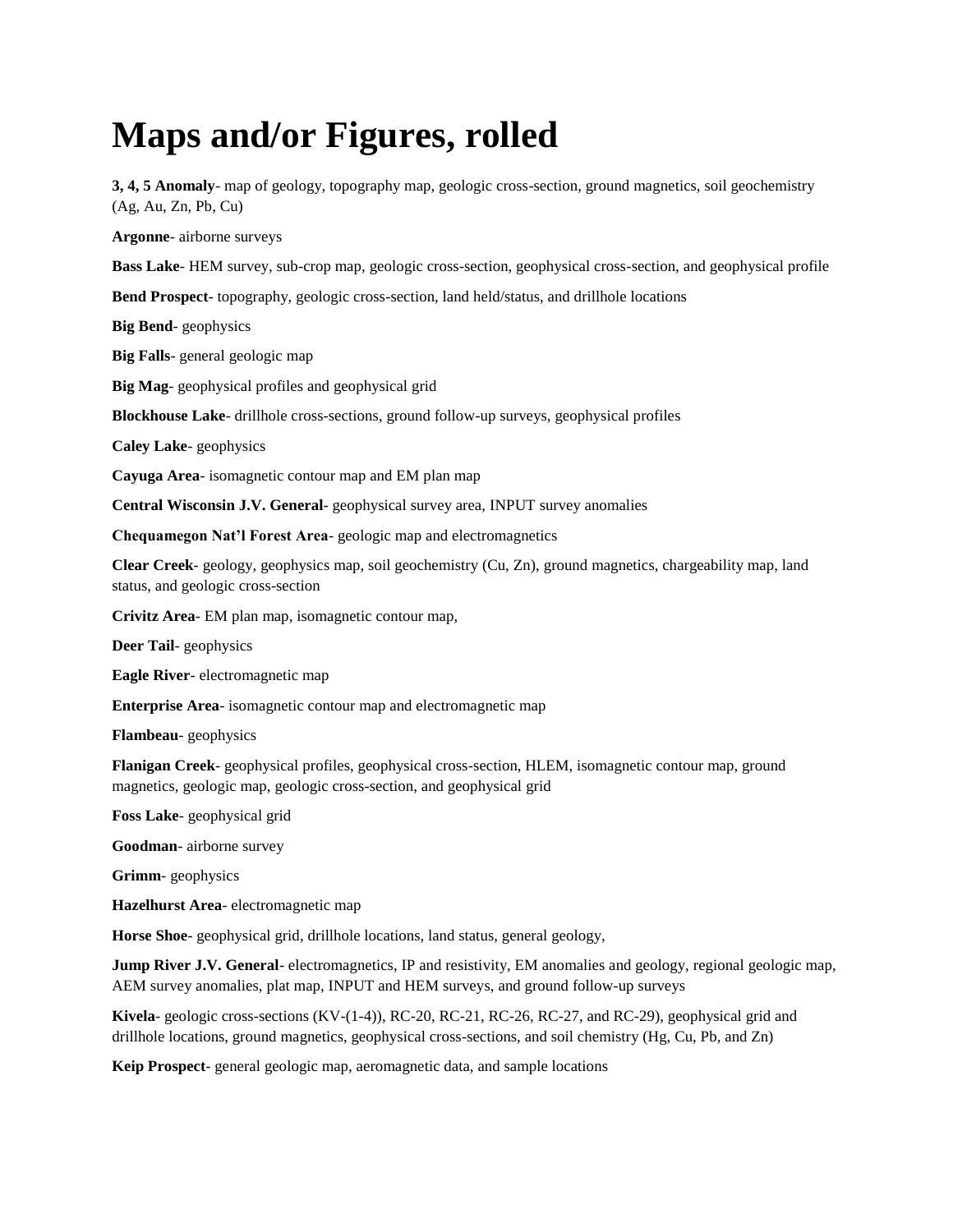**Knox Creek**- geophysical profile, geologic map, geophysical grid, soil geochemistry (Hg, Pb, Zn, Cu), geologic cross-section, and ground magnetics

**Ladysmith**- aeromagnetics, regional geology, gravity maps, isomagnetic contour map, electromagnetic, and land status

**Lake Annie**- geochemistry (Cu, Zn, Ni, Hg), ground magnetics, geologic cross-section, geophysics, ground followup surveys, base metals, and land status

**Lennox Area**- EM plan map and isomagnetic contour map

**Long John**- geologic cross-section, geologic map, ground magnetics, base map w/ drillholes

**Lugerville**- isomagnetic contour map and electromagnetic map

**Maple Grove**- land status map, geophysics map,

**Mauer Creek**- topography map

**Marathon Area**- electromagnetic map

**Meadow Brook**- Jump River prospect, geologic cross-section, field magnetics, soil geochemistry (Cu, Hg, Au, Zn, Pb, Ag), base map, and big stubs

**Meadow Creek**- geophysical profile

**Mercenary**- electromagnetics

**Muskellunge Creek**- base map, geologic map. INPUT conductor location, airborne magnetic contour, geophysical grid, geologic cross-section, geophysical profiles,

**Neillsville Area**- electromagnetic map

**Noisy Creek**- geologic cross-section and base map

**Nystrom**- geologic cross-section (NY-(1-2)), geologic map, geophysical profiles, and geophysical cross-sections

**Olaf Farms**- HEM survey

**Owen Block**- EM plan map

**Ox Bow**- ground follow-up survey, geologic and geophysics cross-section, and geophysical profiles

**Park Falls**- ground survey follow-ups, land status, ground magnetics, mineral ownership, drillhole cross-section, geophysical profile, base map, and soil geochemistry

**Plover**- IP survey, soil sampling, geologic cross-section, geophysics, geochemistry (Ag, Cu, Zn, and Au), aeromagnetics, geologic map, and ground magnetics

**Potato River**- reconnaissance map and land status

**Prentice**- ground follow up survey, drillhole cross-section, ground magnetics, mercury in soil horizons, base map, resistivity contour map, geophysical profiles, land status, isomagnetic contour map, and electromagnetic map

**Price Lake**- HEM surveys

**Property 130**- geologic cross-section, geophysical profiles, geophysical grids, and ground follow-up surveys

**Rice Lake**- electromagnetic map, isomagnetic contour map,

**Ritchie Creek**- IP, geologic map, yellow grid, red-yellow grid, soil geochemistry (Hg, Zn, Pb, Ag, Au, and Cu), ground magnetics, geophysical surveys, various contour maps, assay maps, surface plan map, geologic cross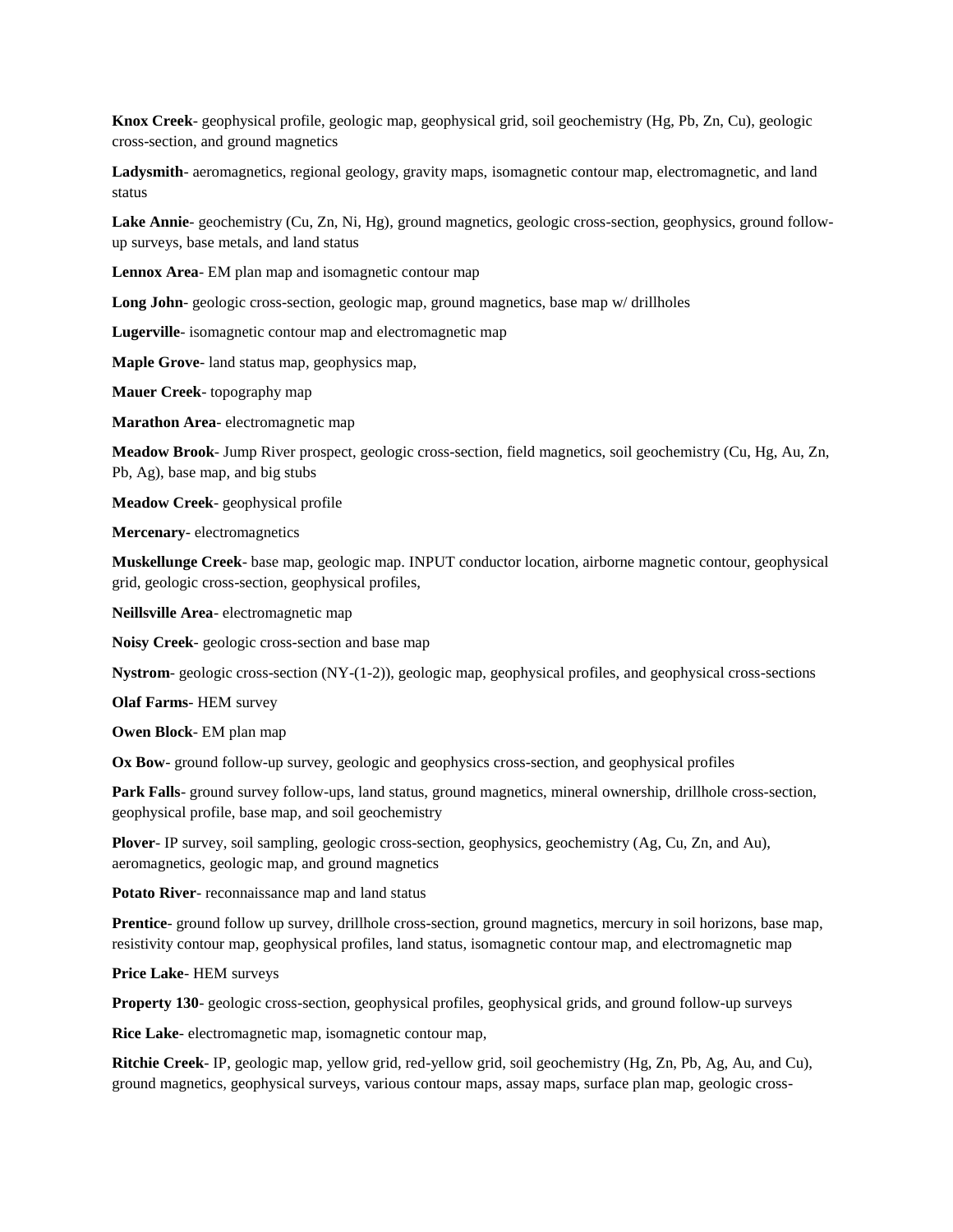sections, mineralized contact zone, shear zone diagram, isopach map, HEM zones, ground follow-up surveys, drillhole cross-section, flight lines, conductive zones, and drillhole locations

**River Island #1, 2, 3**- ground follow-up survey, geologic cross-section, ground magnetics, prospect map, geologic plan, contour map, electromagnetic data, grid location maps, and geophysical profiles

**River Road**- geophysics

**Somo Block**- electromagnetic map, magnetic contour map, regional geology, and land status

**Spirit Falls**- geologic cross-section (SF-1, SF-2, SF-3, and SF-4), geophysical grid and drillhole locations, geophysical profiles, EM plan map, isomagnetic contour map, airborne EM, and geologic map

**Spring Creek**- geophysical grid, drillhole locations, land status, geologic cross-section

**Stadium Road**- ground follow-up survey and geophysical profiles

**Subdivision Road**- ground follow-up survey and geophysical profiles

**Superior Oil General**- geophysics (unspecified)

**Thunder Creek**- ground follow-up survey

**Thunder River**- land held/status, electromagnetic map, aeromagnetic survey, isomagnetic contour map, topographic map, regional geology, and prospect map

**Tomahawk**- geologic map, geologic cross-section, geophysical grid, ground magnetics, land status, and geophysical cross-section

**Twin Creek**- D.C. Pulse I.P. and HEM surveys

**Upson Block**- airborne surveys

**Wabeno**- airborne surveys

**Wausau Block**- regional geology, airborne electromagnetic, known sulfide showings, area of interest, drillhole locations, isomagnetic contour map, electromagnetic map, and land status

**Wears Road**- drillhole cross-sections, ground follow-up survey, and geophysical profiles

**Weirgor**- geophysics

**Willow Creek**- HEM survey, geophysical profiles, geophysical grid, geologic cross-section, soil geochemistry (Zn, Pb, Hg, Cu), ground magnetics, drillhole cross-section, geologic map, geophysical cross-section, land status, and magnetic survey

**Wilson**- ground magnetics, geologic cross-section, geophysical cross-section, and geophysical grid

**Wood County Area**- EM plan map and geophysics

**Yellow River**- geologic cross-section, ground magnetics, and topography map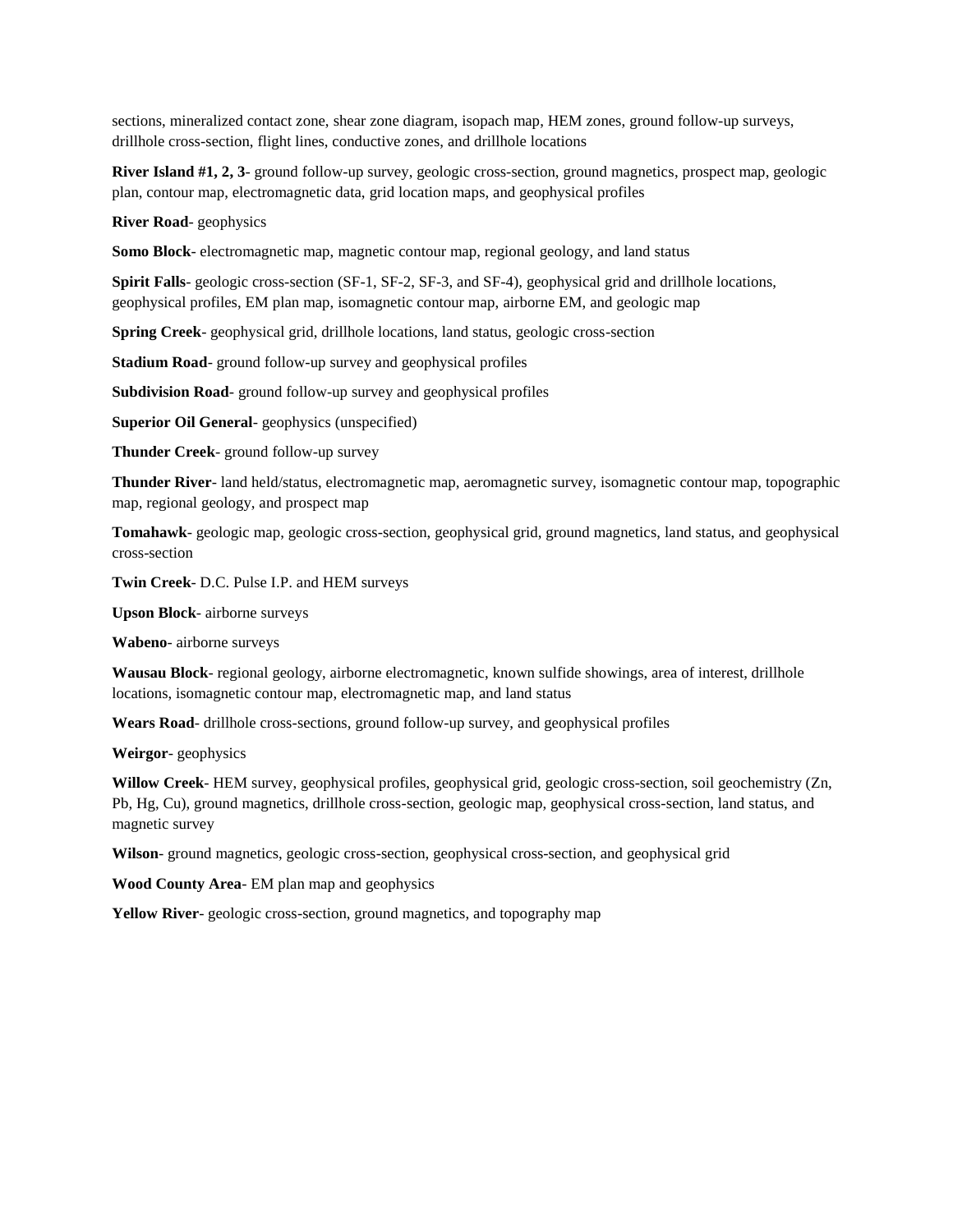# **List of Contents by Category**

## *Numbered Reports*

*7801: Central Wisconsin Joint Venture Annual Report for 1997 7817: Central Wisconsin Joint Venture Progress Report, October 15, 1978 and Preliminary Work Plan for 1979 7821: Central Wisconsin Joint Venture Exploration Work Plans for 1979 (Vol. I & II) 7832: Central Wisconsin Joint Venture Annual Report for 1978 7944: Central Wisconsin Joint Venture 1980 Exploration Work Plan and Budget 7948: Central Wisconsin Joint Venture Revised 1980 Exploration Work Plan and Budget 8001: Central Wisconsin Joint Venture Annual Report for 1979 (Vol. I & II) 8018: Report of Exploration in Section 6, T39N R2W, Price County, Wisconsin 8021: Final Report of the Operator on the Prentice East Anomaly 8022: Final Report of the Operator on the Blockhouse Anomaly 8023: Final Report of the Operator on the Lake Annie Anomaly 8024: Final Report of the Operator on the Oxbo Anomaly 8025: Final Report of the Operator on the Bass Lake Anomaly 8032: Geological Report on the Property of Fred W. Schuster 8033: Status Report on Exploration Clear Creek Property Rusk County, Wisconsin 8104: Central Wisconsin Joint Venture Annual Report for 1980 8105: Report of Exploration on the Fendt Property Price County, Wisconsin 8106: Report on Exploration of the James L. Russell Property Price County, Wisconsin 8107: Final Report of the Operator on the Park Falls Anomaly 8113: Progress Report: Gold Mineralization in the Ritchie Creek Massive Sulfide Occurrence 8118: Report on Exploration on the Leland Neeck Property, Price County, Wisconsin 8122: Report on Exploration on the Michael Scott Property, Price County, Wisconsin 8130: Central Wisconsin Joint Venture Activity on Owens-Illinois Mineral Properties 8131: Preliminary Interpretation of Results, Somo Block INPUT Survey 8201: Central Wisconsin Joint Venture Ritchie Creek Project Area Annual Report for 1981 (Text & Illustrations)*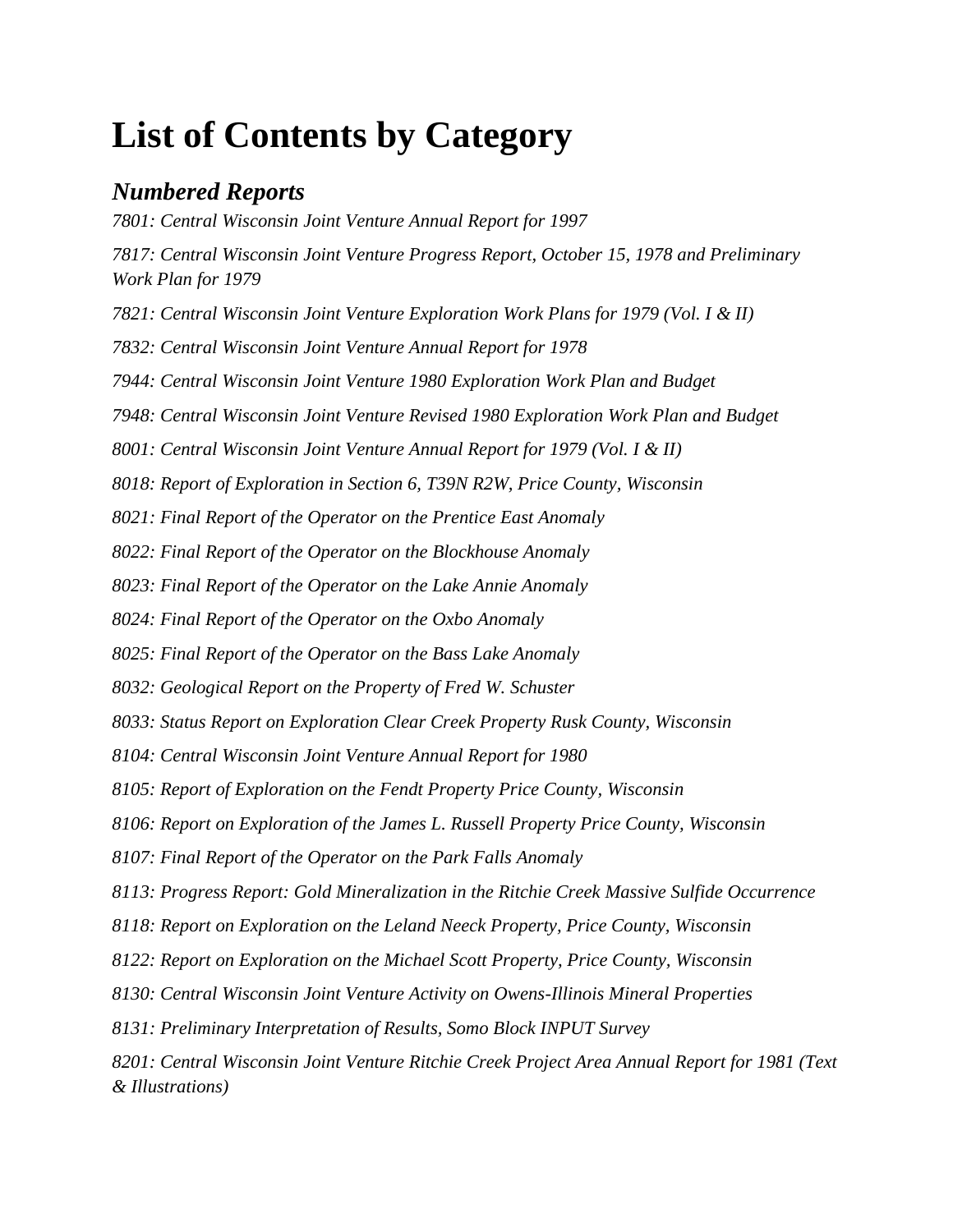*8202: Central Wisconsin Joint Venture General Exploration Program Annual Report for 1981*

*8212: Central Wisconsin Joint Venture Summary of Work at the Kivela Zone Ritchie Creek Area, Price County*

*8213: Central Wisconsin Joint Venture Summary of Work at the Nystrom Zone Ritchie Creek Area, Price County, Wisconsin*

*8214: Final Report: Exploration of the Willow Creek Property, Oneida County, Wisconsin*

*8216: Central Wisconsin Joint Venture Summary of Work Completed on the Wilson Property, Lincoln County, Wisconsin*

*8218: Central Wisconsin Joint Venture Summary of Work at the Knox Creek Zone Ritchie Creek Area, Price County, Wisconsin*

*8219: Central Wisconsin Joint Venture Summary of Work at the Tomahawk Zone Lincoln County, Wisconsin*

*8220: Central Wisconsin Joint Venture Summary of Work at the Spirit Zone Lincoln County, Wisconsin*

*8223: Central Wisconsin Joint Venture General Exploration Program Annual Report for 1982*

*8308: Final Report on Exploration at the Flanigan Creek Anomaly Lincoln County, Wisconsin*

*8309: Final Report on Exploration at the Papoose Anomaly Lincoln County, Wisconsin*

*8310: Summary Report on Exploration at the Kivela Zone, Ritchie Creek Area Price County, Wisconsin*

*8312: Central Wisconsin Joint Venture Summary Report on the Ritchie Creek Main Zone Price County, Wisconsin*

*8315: Final Report on the Tomahawk Anomaly Lincoln County, Wisconsin*

*8383: Central Wisconsin Joint Venture Ritchie Creek Area Exploration Program Work Plan and Budget for Detailed Evaluation of Gold Mineralization at the Main Zone*

*8401: Central Wisconsin Joint Venture Progress Report: Gold Drilling Program in the Ritchie Creek Massive Sulfide Occurrence*

*8402: Jump River Joint Venture General Exploration Program Annual Report for 1983*

*8403: Central Wisconsin Joint Venture Ritchie Creek Area Exploration Program Annual Report for 1983*

*8404: Exploration on Lincoln County, Wisconsin, Forest Lands in 1983: Annual and Final Prospecting Report*

*8406: Jump River Joint Venture Activity on Owens-Illinois Properties*

*8408: Jump River Joint Venture Final Report on the Spirit Anomaly Lincoln County, Wisconsin*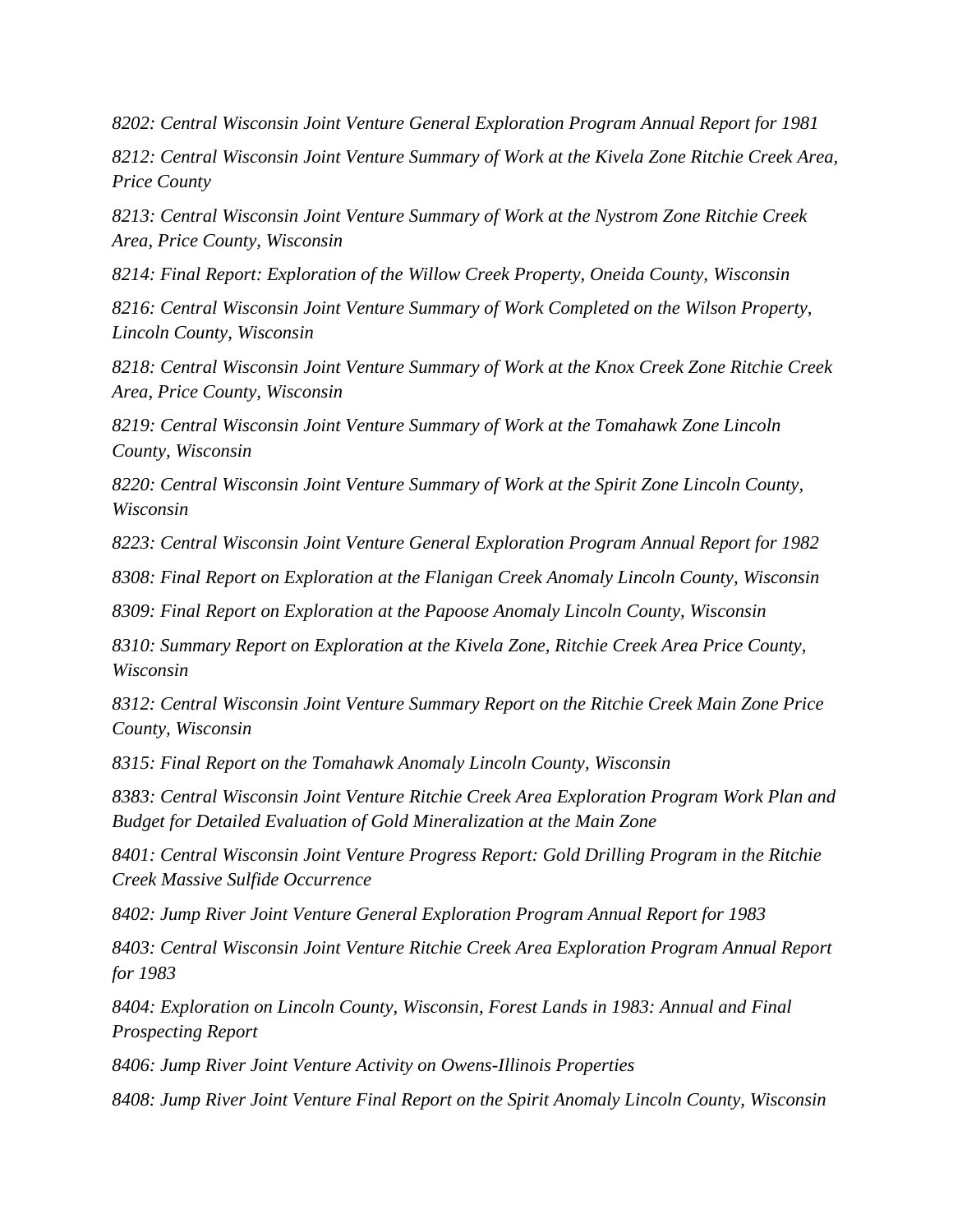*8411: Keip Gold Prospect 1984 Regional Geology and Sampling Program Wood and Portage Counties, Wisconsin*

*8413: Summary Report Horse Shoe and Spring Creek Anomalies Lincoln County, Wisconsin*

*8415: Exploration on AMAX Lands in 1983 and 1984: Annual Report by ELAW*

*8501: Jump River Joint Venture Activities on Owens-Illinois Properties in 1985*

*8512: Exploration on Lincoln County Forest Lands in 1985: Annual Prospecting Report*

*8605: Summary Report on the Anomaly 3, 4, 5 Prospect Chippewa County, Wisconsin*

*8678: The Somo Massive Sulfide District, 1970-1985: Geology, Mineralization, and Exploration Potential*

*9108: Prospecting Permit 34425 Taylor County, Wisconsin*

*9201: Report on the Geology and Ore Reserves of the Bend Copper-Gold Deposit Taylor County, Wisconsin*

## *Monthly Reports*

*CWJV 1977- October and November*

*CWJV 1978- January, February, March, April, May, June, July, August, September, October, and November*

*CWJV 1979- February, March, April, May, June, July, August, September, October, and November*

*CWJV 1980- January, February, March, April, May, June, July, August, September, October, November V.1, and December*

*CWJV 1981- January, February, March, April, May, June, July, August, September, October, and November*

*CWJV 1982- January, February, March, April, May, June, July, August, September, October, and November*

*CWJV 1983- January, February, March, April, May, June, July, August, September, October, and November*

*CWJV 1984- January, February, March, April, May, June, July, August, September, October, November, and December*

*CWJV 1985- January, February, March, April, May, June, July, August, September, October, November, and December*

*CWJV 1986- January, February, March, April, and May*

*Ritchie Creek Project 1986- June, July, August, September, October, November, and December (Box 11C)*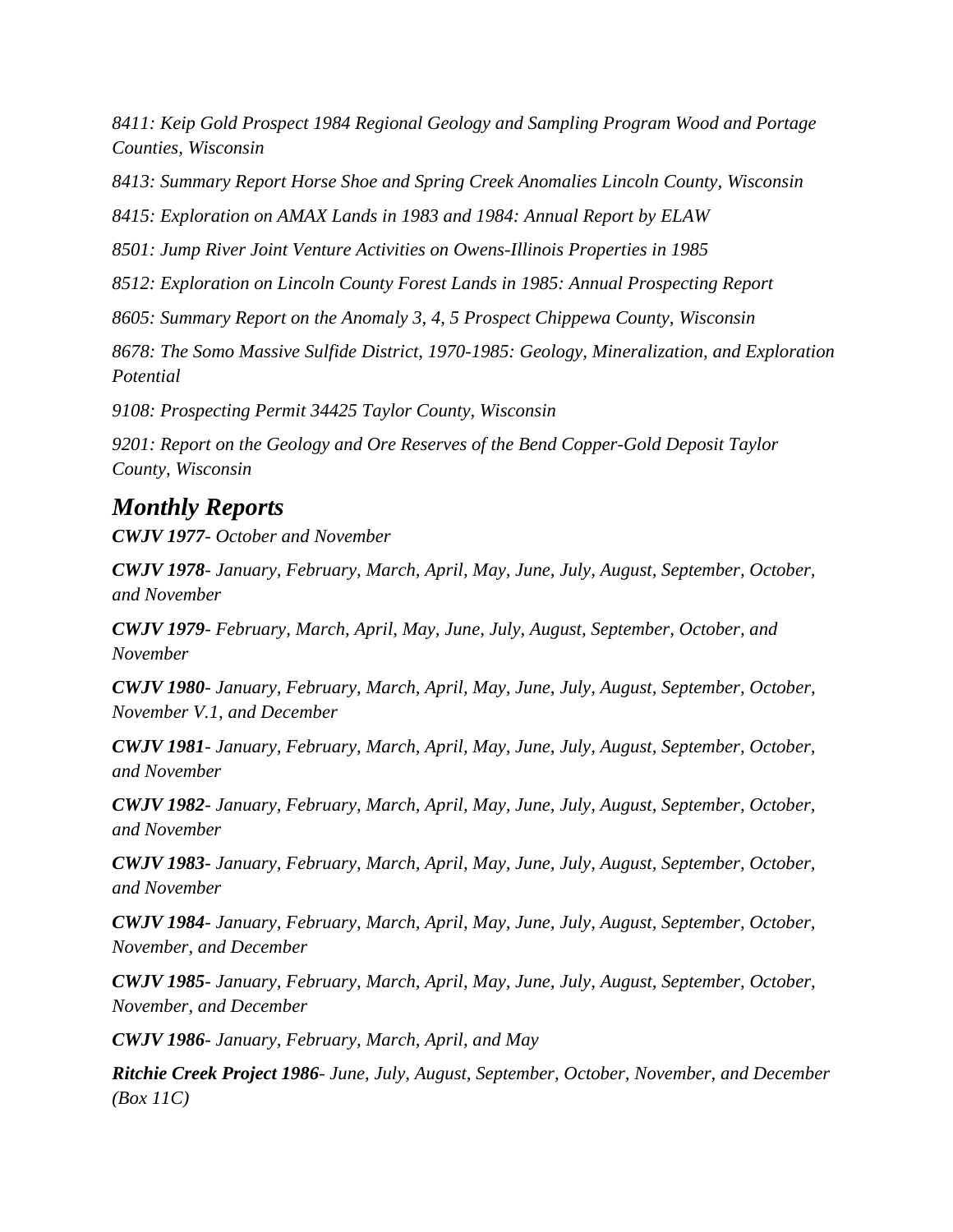*Ritchie Creek Project 1987- February, March, April, May, June, July, August, September, October, November, and December*

*Ritchie Creek Project 1988- January and February* 

*Ritchie Creek Project 1989- August, September, October, November, and December*

*JRJV 1983- June, July, August, September, October, and November*

*JRJV 1984- January, February, March, April, May, June, July, August, September, October, November, and December*

*JRJV 1985- January, February, March, April, May, June, July, and November*

*JRJV 1986- February and March* 

*JRJV 1987- January, February, April, May, June, July, August, September, October, November, and December*

*JRJV 1988- January, February, March, April, May, June, July, August, September, October, November, and December*

*JRJV 1989- January, February, March, April, May, June, July, August, and September*

*JRJV 1990- March, September, October, November, and December*

*JRJV 1991- January, February, March, April, May, June, July, August, September, October, November, and December*

*JRJV 1992- January, February, March, April, May, June, July, August, September, October, and November, and December*

*JRJV 1993- January*

*Meadow Brook Project 1988- May, June, July, August, September, October, November, and December*

*Meadow Brook Project 1989- January, February, March, April, May, June, July, August, September, October, and November*

*Thunder River-Ladysmith Monthly Report Mid-Oct/Mid-Nov 1991*

*Thunder River-Ladysmith Monthly Report Mid-Feb/Mid-March 1992*

*Mineral Lake Project - Monthly Report Sept 1989*

## *Drill Logs*

*Meadow Brook- JR-1, LT-(1-2), FF-(1-2), CC-1, and WC-(1-2) CWJV- FC-(1-2), SF-(1-6), OB-(1-2), PE-(1-4), PF-(1-2), BH-(1-3), BL-(1-2), T-(1-4), WR-(1- 3), KC-(1-3), WC-(1-3), W-(1-2), RI-2-(1-2), RC-(1-36), KV-(1-5), NY-(1-2), and 130-1*